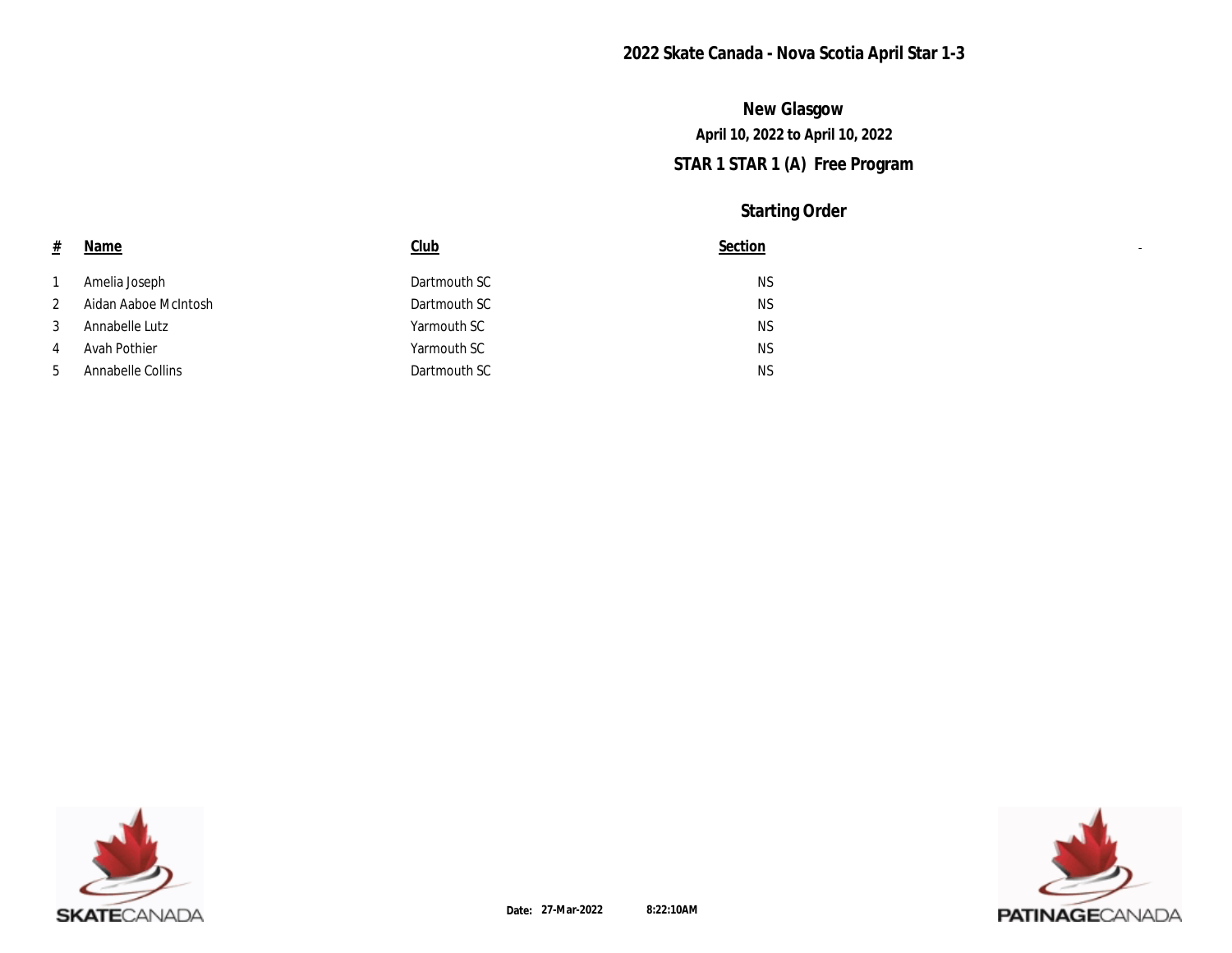# **STAR 1 STAR 1 (B) Free Program April 10, 2022 to April 10, 2022 New Glasgow**

| $\pm$        | <b>Name</b>           | $_{\text{Club}}$             | Section   |
|--------------|-----------------------|------------------------------|-----------|
|              | Eva Hasiuk            | Mariposa East Skating Centre | <b>NS</b> |
| $\mathbf{2}$ | <b>Avery Stevens</b>  | Sackville (NS) SC            | NS        |
| 3            | <b>Estelle Bungay</b> | <b>Bedford FSC</b>           | NS        |
| 4            | Daniel Grinberg       | St Margaret s Bay SC         | NS        |
| 5            | <b>Emily Gough</b>    | St Margaret s Bay SC         | NS        |
| 6            | Josephine Sobey       | Mariposa East Skating Centre | <b>NS</b> |



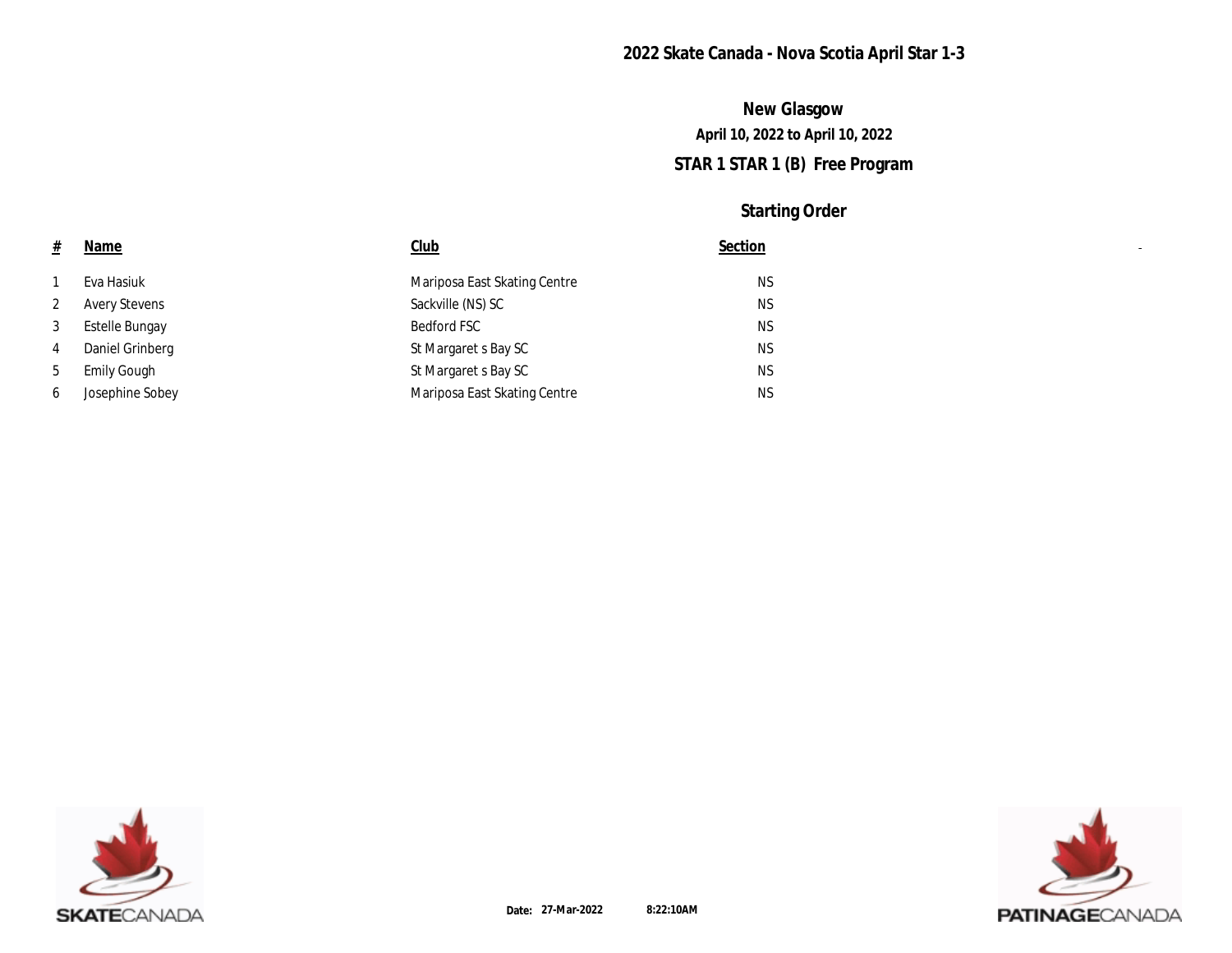# **STAR 1 STAR 1 (C) Free Program April 10, 2022 to April 10, 2022 New Glasgow**

| #            | <b>Name</b>                | Club           | Section   |
|--------------|----------------------------|----------------|-----------|
| $\mathbf{1}$ | Josephine (Josie) Rowlston | Bedford FSC    | <b>NS</b> |
| $\mathbf{2}$ | Charlotte D'eon            | Yarmouth SC    | <b>NS</b> |
| 3            | Julia Moores               | Bedford FSC    | <b>NS</b> |
| 4            | Kate Tuttle                | Bedford FSC    | <b>NS</b> |
| 5            | Evelynne Collin            | East Hants FSC | <b>NS</b> |
| 6            | Jazlynn Khoury             | Bedford FSC    | <b>NS</b> |



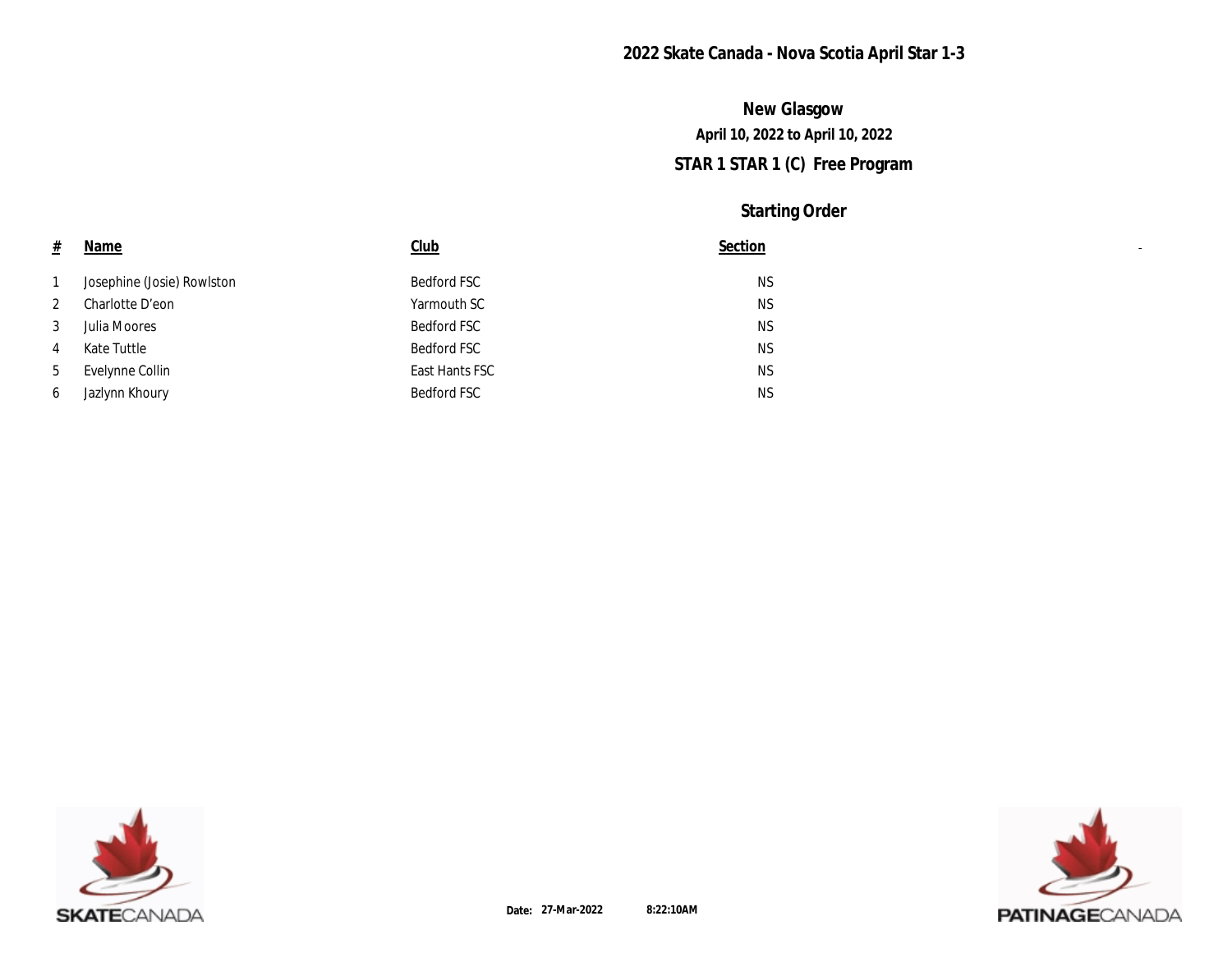# **STAR 1 STAR 1 (D) Free Program April 10, 2022 to April 10, 2022 New Glasgow**

| 坓            | <u>Name</u>      | Club                         | Section   |
|--------------|------------------|------------------------------|-----------|
|              | Lauren MacDonald | Sackville (NS) SC            | NS        |
| $\mathbf{2}$ | Lily McLaughlin  | Dartmouth SC                 | NS        |
| 3            | Kylie Johnston   | Bridgewater FSC              | NS        |
| 4            | Lily LEsperance  | St Margaret s Bay SC         | NS        |
| 5            | Gabriela Hardman | <b>Bridgewater FSC</b>       | NS        |
| 6            | Kate Anderson    | Mariposa East Skating Centre | <b>NS</b> |



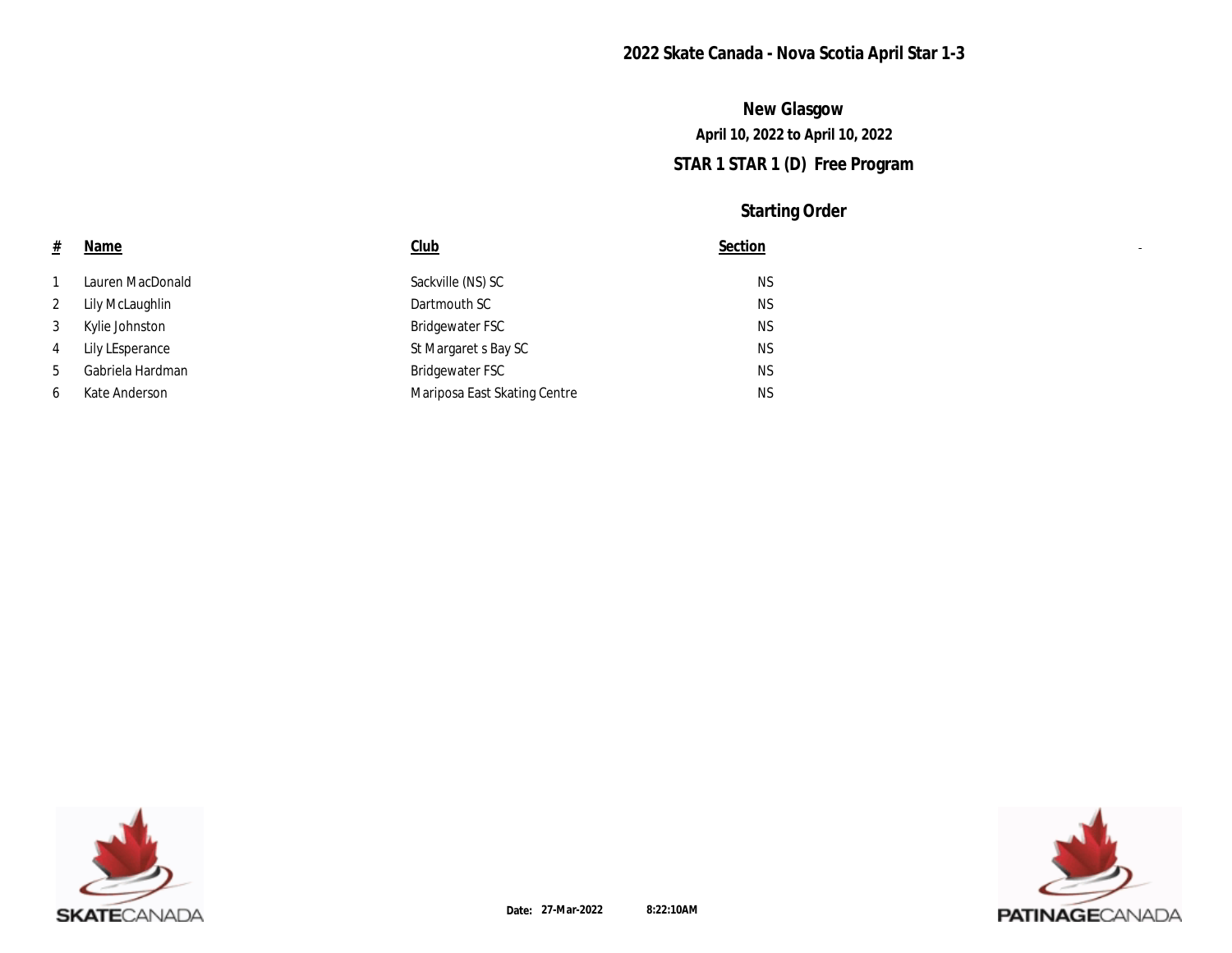# **STAR 1 STAR 1 (E) Free Program April 10, 2022 to April 10, 2022 New Glasgow**

| $\pm$          | <u>Name</u>   | <b>Club</b>             | Section   |
|----------------|---------------|-------------------------|-----------|
|                | Maria Nazaire | Halifax SC              | NS        |
| $\mathbf{2}$   | Liv Moulton   | Sackville (NS) SC       | <b>NS</b> |
| 3              | Maci Rhynold  | Canso Flying Figures SC | NS        |
| $\overline{4}$ | Marlo Bent    | Dartmouth SC            | NS        |
| $5^{\circ}$    | Samuel Rose   | Dartmouth SC            | NS        |
| 6              | Lyra Green    | East Hants FSC          | <b>NS</b> |



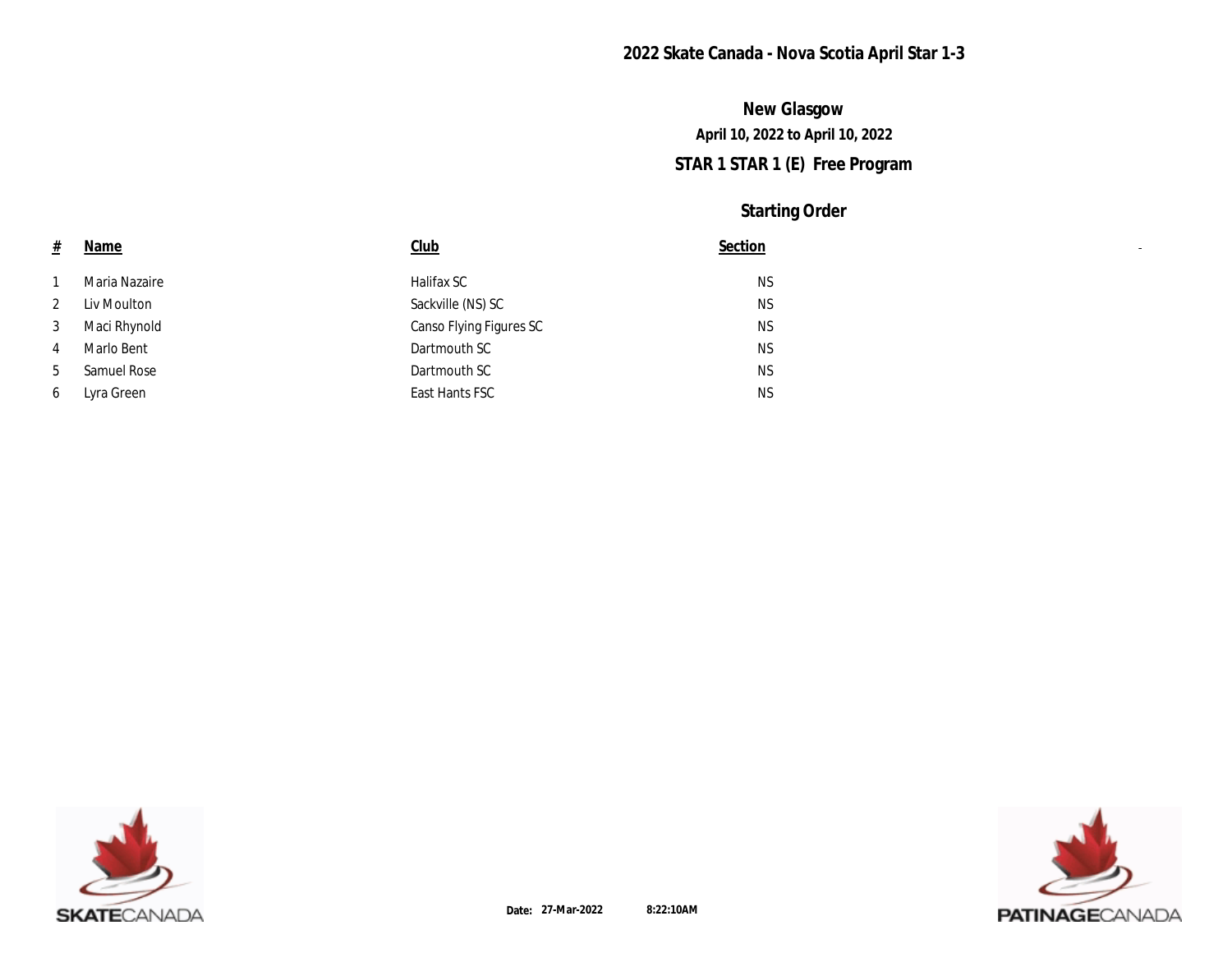# **STAR 2 STAR 2 (A) Free Program April 10, 2022 to April 10, 2022 New Glasgow**

| 坓            | <b>Name</b>           | Club                 | Section   |
|--------------|-----------------------|----------------------|-----------|
| 1            | Maddie Garron         | Queen s Co Blades    | NS        |
| $\mathbf{2}$ | Olivia McAleese       | Sackville (NS) SC    | <b>NS</b> |
| 3            | Mila Richardson       | Yarmouth SC          | NS        |
| 4            | Hendrik Chen          | St Margaret s Bay SC | <b>NS</b> |
| 5            | <b>Brielle Comeau</b> | Yarmouth SC          | <b>NS</b> |
| 6            | Emmy Hyson            | Bridgewater FSC      | <b>NS</b> |
| 7            | Zoe Xue               | Dartmouth SC         | NS        |



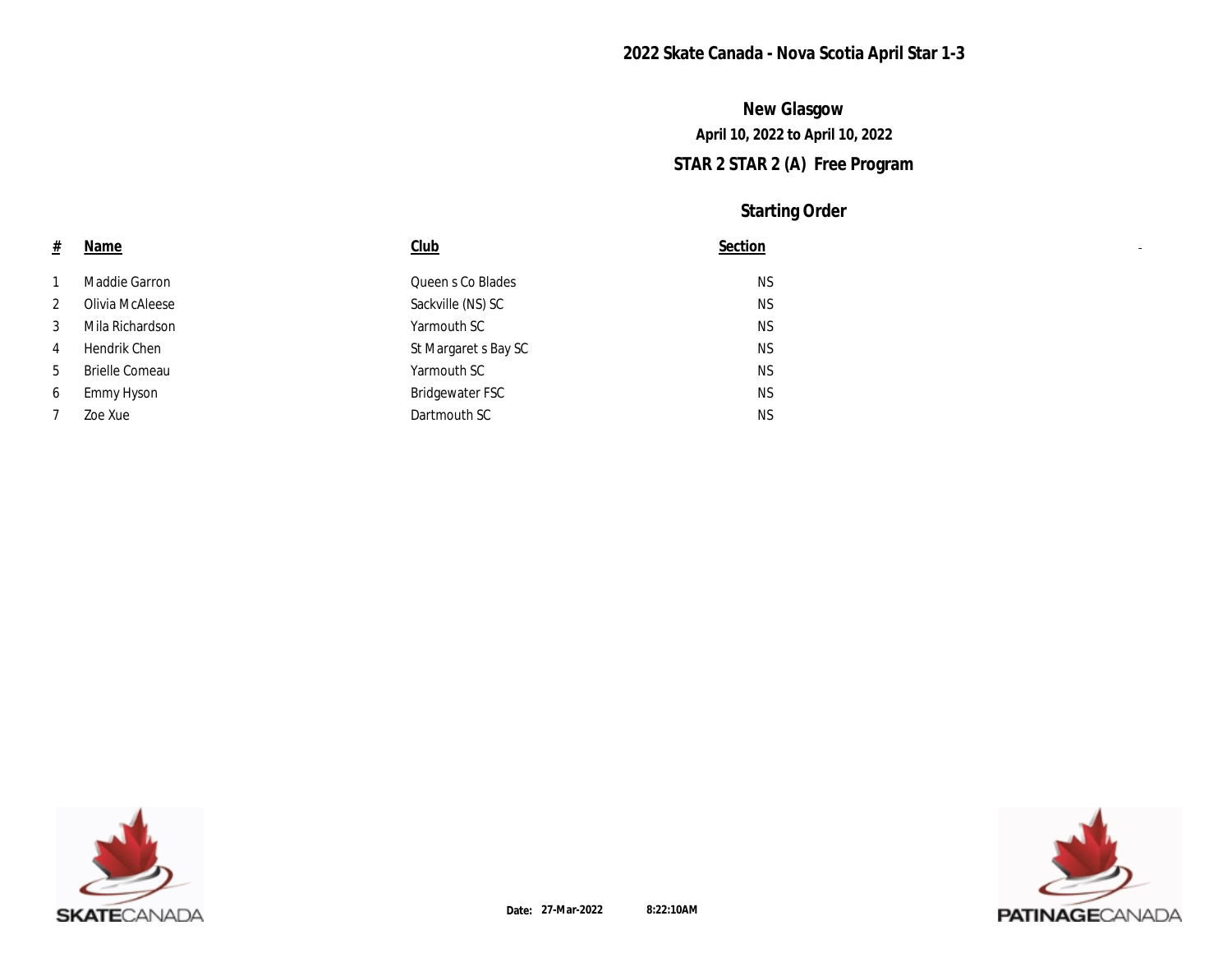# **STAR 2 STAR 2 (B) Free Program April 10, 2022 to April 10, 2022 New Glasgow**

| <b>Name</b>           | Club                          | Section   |
|-----------------------|-------------------------------|-----------|
| Kenzie Benoit         | East Pictou Silver Blades FSC | <b>NS</b> |
| Jayla Janvier         | Queen s Co Blades             | <b>NS</b> |
| Kosta Kakamousias     | Halifax SC                    | <b>NS</b> |
| <b>Serenity Wolfe</b> | Queen s Co Blades             | <b>NS</b> |
| Khloe Rossetti        | Shelburne Co (NS) FSC         | <b>NS</b> |
| Hansen Chen           | St Margaret s Bay SC          | <b>NS</b> |
| Olivia Sun            | Bridgewater FSC               | <b>NS</b> |
|                       |                               |           |



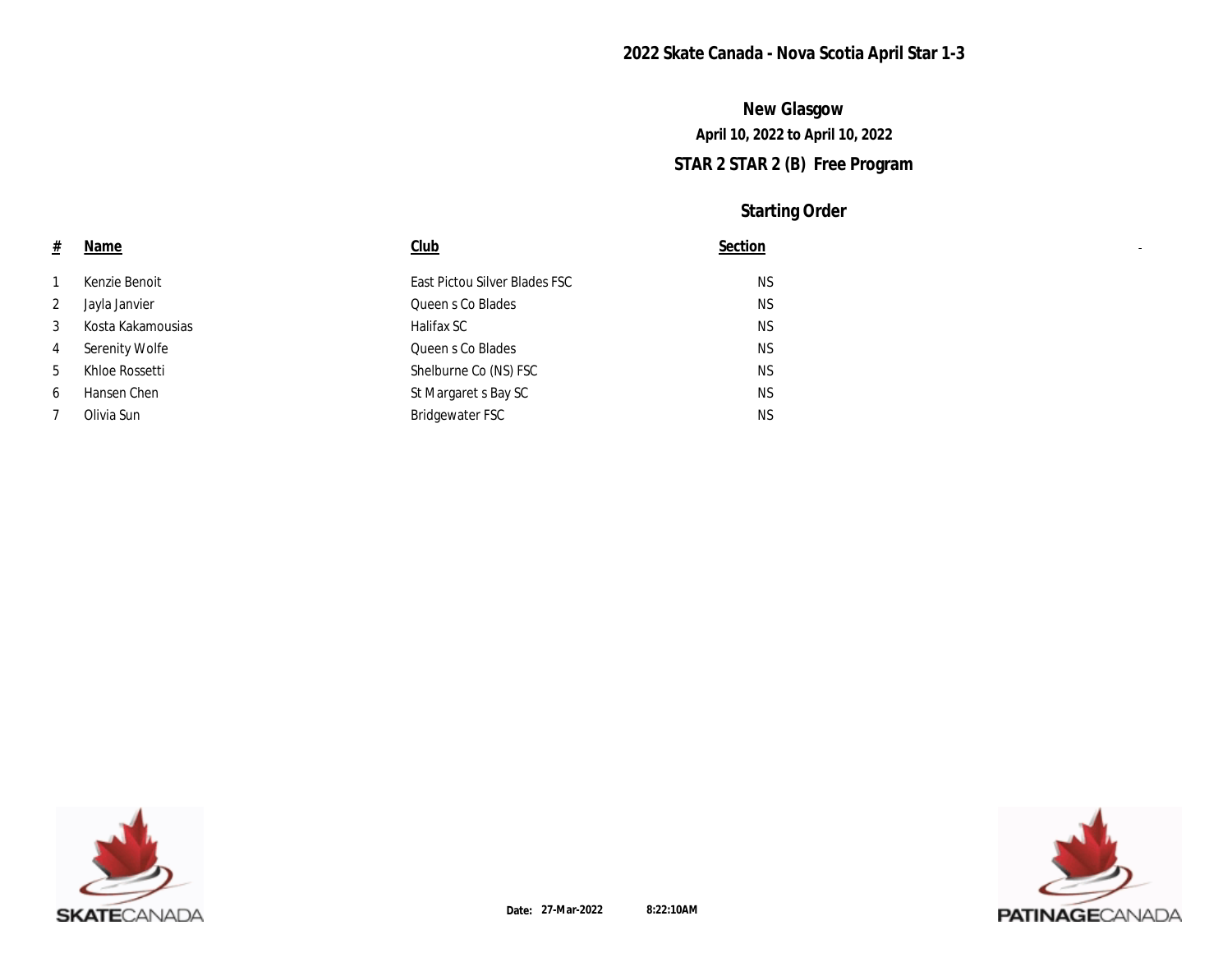# **STAR 2 STAR 2 (C) Free Program April 10, 2022 to April 10, 2022 New Glasgow**

| # | <u>Name</u>          | Club                          | Section   |
|---|----------------------|-------------------------------|-----------|
|   | Rebekah Dickson      | Dartmouth SC                  | <b>NS</b> |
| 2 | Morgan Lee           | Halifax SC                    | <b>NS</b> |
| 3 | <b>Taylor Petrie</b> | New Waterford Pics SC         | <b>NS</b> |
| 4 | Kyleigh Smith        | Halifax SC                    | <b>NS</b> |
| 5 | Harmony Lynch        | East Pictou Silver Blades FSC | <b>NS</b> |
| 6 | <b>Zhaoying Peng</b> | Dartmouth SC                  | <b>NS</b> |
| 7 | Lyla Hillier         | Sackville (NS) SC             | <b>NS</b> |



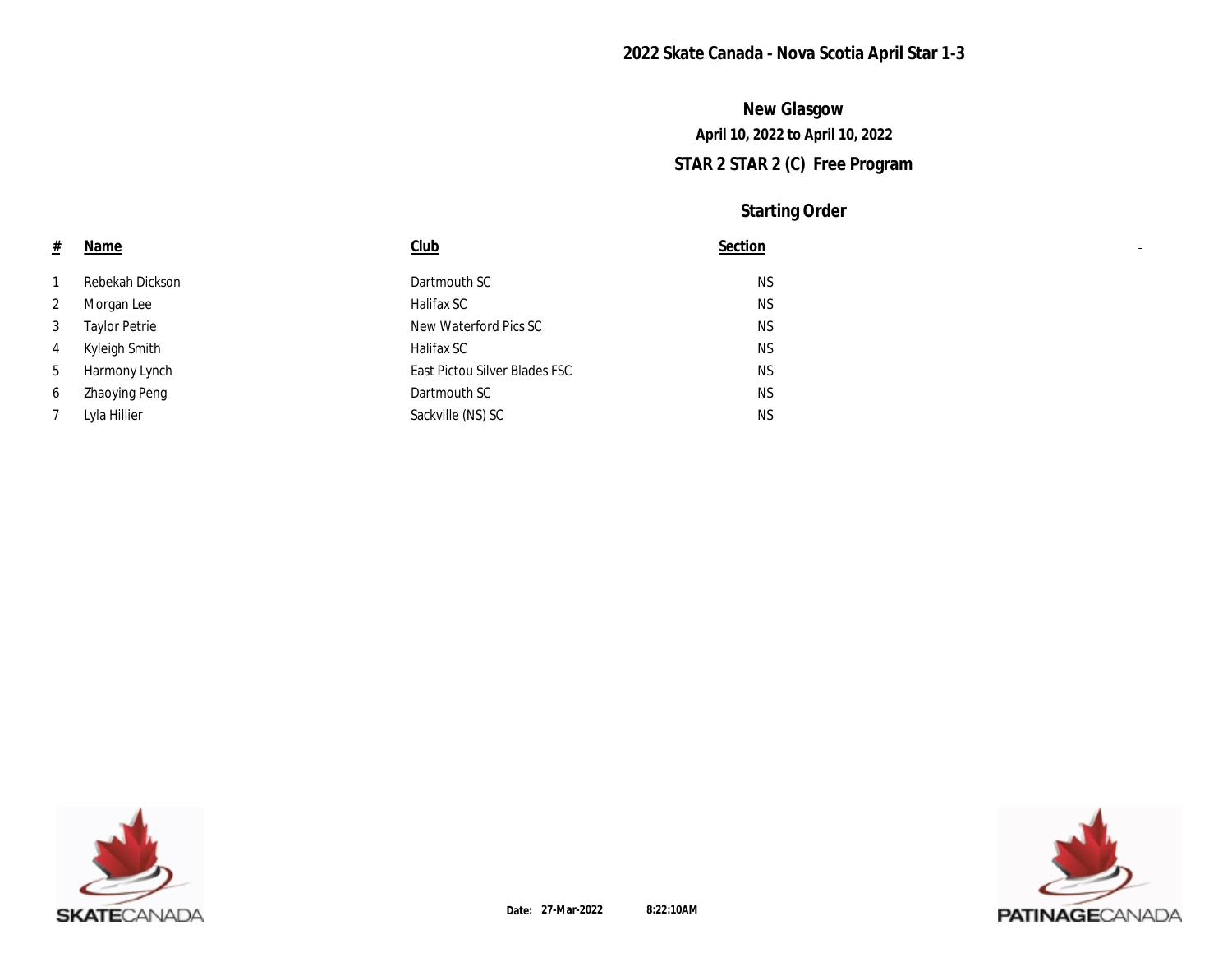# **STAR 2 STAR 2 (D) Free Program April 10, 2022 to April 10, 2022 New Glasgow**

| $\pm$        | Name             | Club                          | Section   |
|--------------|------------------|-------------------------------|-----------|
|              | Sabrina Lumsden  | East Pictou Silver Blades FSC | <b>NS</b> |
| $\mathbf{2}$ | Peyton Warren    | St Margaret s Bay SC          | <b>NS</b> |
| 3            | Marley Fraser    | Bedford FSC                   | <b>NS</b> |
| 4            | Abigail Clarke   | Greenwood Skating Club        | <b>NS</b> |
| 5            | Isabelle Homans  | Dartmouth SC                  | <b>NS</b> |
| 6            | Kiana MacDonald  | New Waterford Pics SC         | <b>NS</b> |
| 7            | Hanna Nikkhah    | Bedford FSC                   | <b>NS</b> |
| 8            | Isabelle Sampson | Bridgewater FSC               | <b>NS</b> |



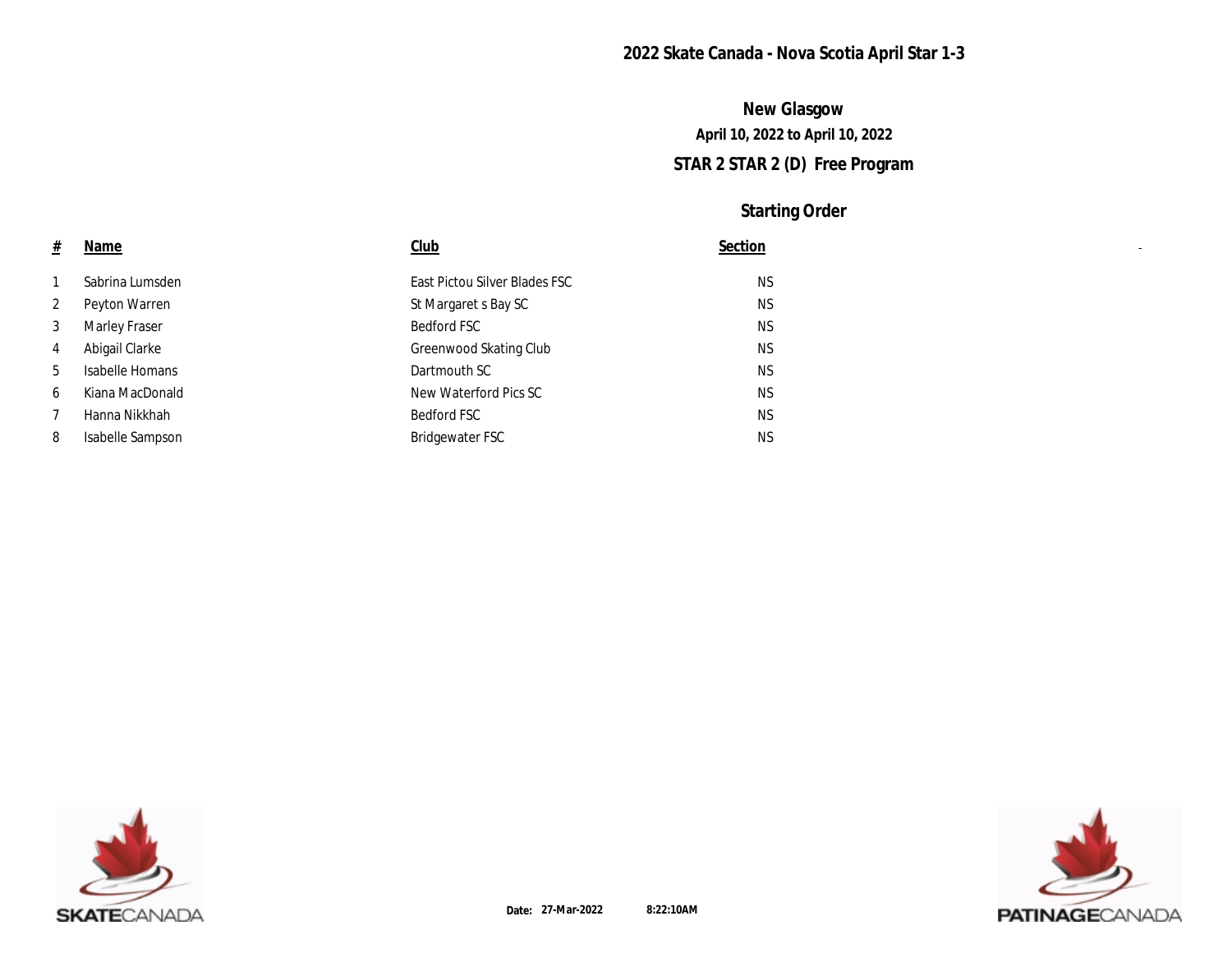# **STAR 2 STAR 2 (E) Free Program April 10, 2022 to April 10, 2022 New Glasgow**

| #              | <u>Name</u>           | Club                    | Section   |
|----------------|-----------------------|-------------------------|-----------|
| 1              | <b>Charley Samson</b> | Sackville (NS) SC       | <b>NS</b> |
| $\mathbf{2}$   | Kaila Pitkanen        | St Margaret s Bay SC    | <b>NS</b> |
| 3              | Eden Hebert-Moore     | Sackville (NS) SC       | <b>NS</b> |
| $\overline{4}$ | Bria Horne            | Canso Flying Figures SC | <b>NS</b> |
| 5              | Savannah Borkowski    | Sackville (NS) SC       | <b>NS</b> |
| 6              | Leela Dietert         | Greenwood Skating Club  | <b>NS</b> |
| 7              | Katherine Jaques      | Bridgewater FSC         | <b>NS</b> |
| 8              | Alexis Grandy         | Sackville (NS) SC       | <b>NS</b> |



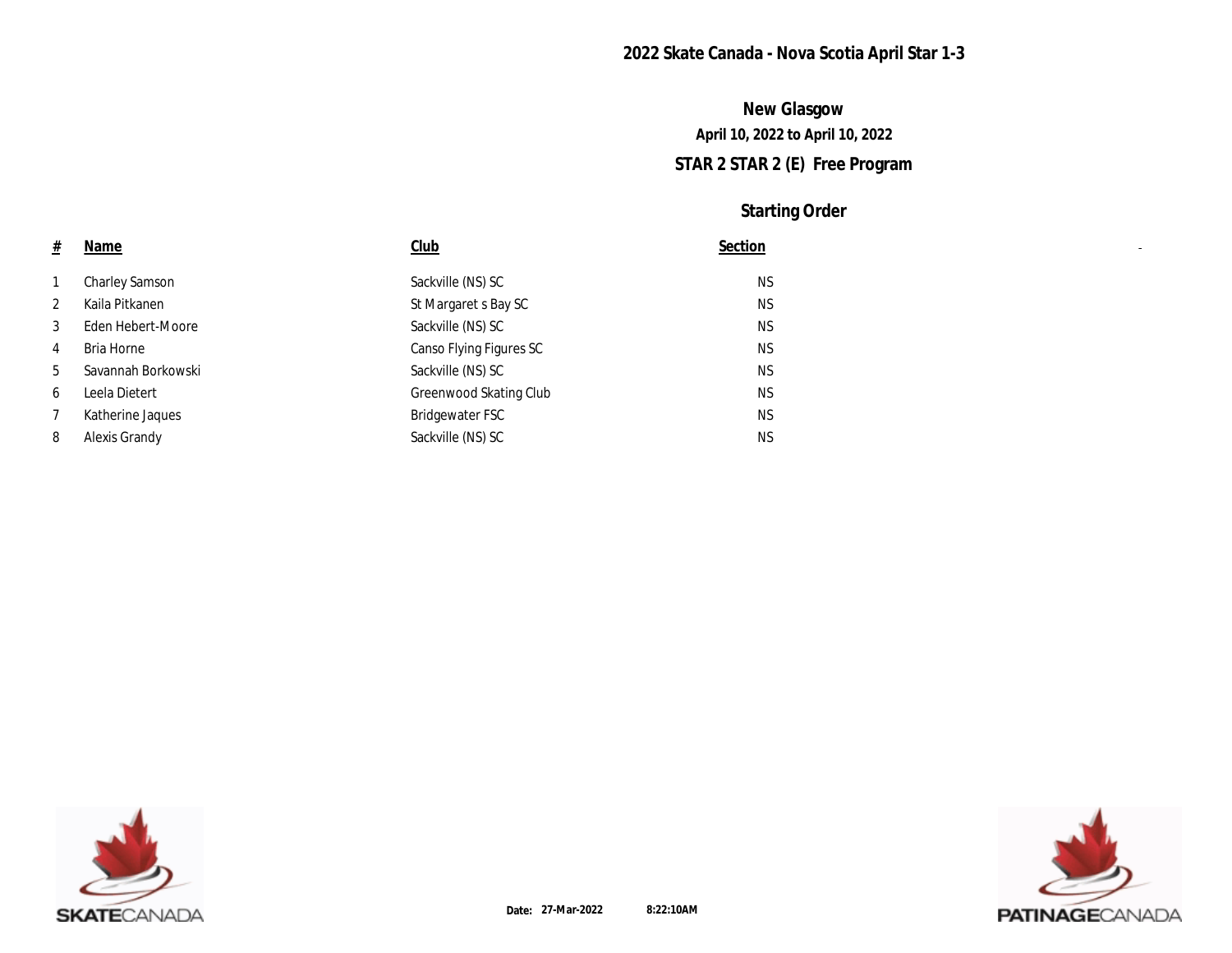# **STAR 3 STAR 3 (A) Free Program April 10, 2022 to April 10, 2022 New Glasgow**

| #               | <b>Name</b>           | Club                          | Section   |
|-----------------|-----------------------|-------------------------------|-----------|
| 1               | Lavla Dill            | Sackville (NS) SC             | NS        |
| $\mathbf{2}$    | <b>Breagh Davison</b> | Mariposa East Skating Centre  | NS        |
| 3               | George Lum            | Riverview (NS) SC             | <b>NS</b> |
| 4               | Bronwyn Alward        | Mariposa East Skating Centre  | NS        |
| $5\overline{)}$ | Josie MacLeod         | Mariposa East Skating Centre  | NS        |
| 6               | Payton Livingston     | Sackville (NS) SC             | NS        |
| 7               | Maeve Ryan-Kirincich  | East Pictou Silver Blades FSC | NS        |
| 8               | Emma Boudreau         | Truro FSC                     | <b>NS</b> |



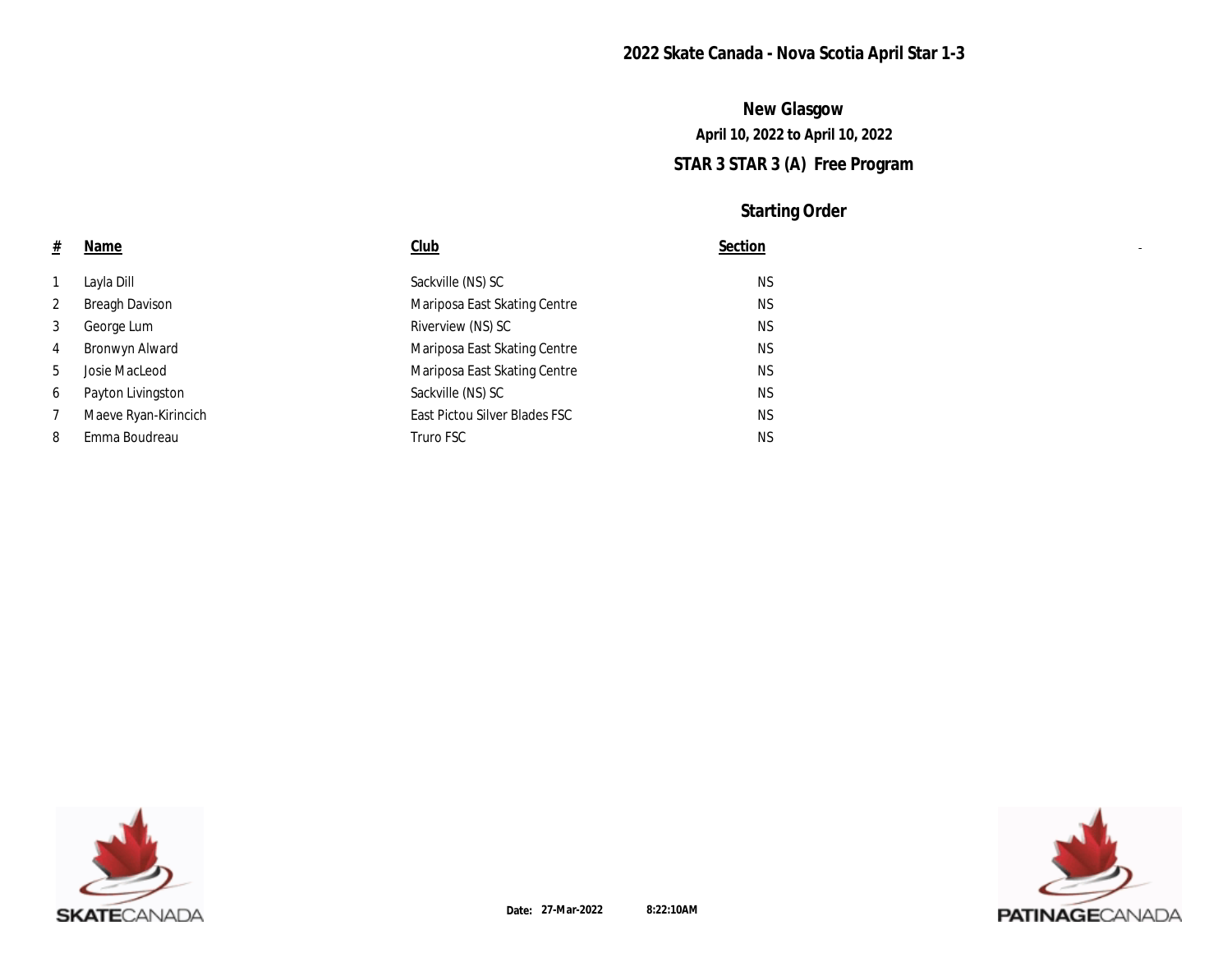# **STAR 3 STAR 3 (B) Free Program April 10, 2022 to April 10, 2022 New Glasgow**

| $\pm$          | <u>Name</u>             | Club                   | Section   |
|----------------|-------------------------|------------------------|-----------|
| 1              | Jordyn Lloyd            | St Margaret s Bay SC   | <b>NS</b> |
| $\mathbf{2}$   | Maya Tully              | Dartmouth SC           | <b>NS</b> |
| 3              | Alexis Stewart          | Sackville (NS) SC      | <b>NS</b> |
| $\overline{4}$ | <b>Brooklyn Thomson</b> | St Margaret s Bay SC   | <b>NS</b> |
| 5              | Abby Behan              | Sackville (NS) SC      | <b>NS</b> |
| 6              | Laura Dickson           | Dartmouth SC           | <b>NS</b> |
| 7              | Kali Fugger             | Greenwood Skating Club | <b>NS</b> |
| 8              | Livia Dooks             | Dartmouth SC           | <b>NS</b> |